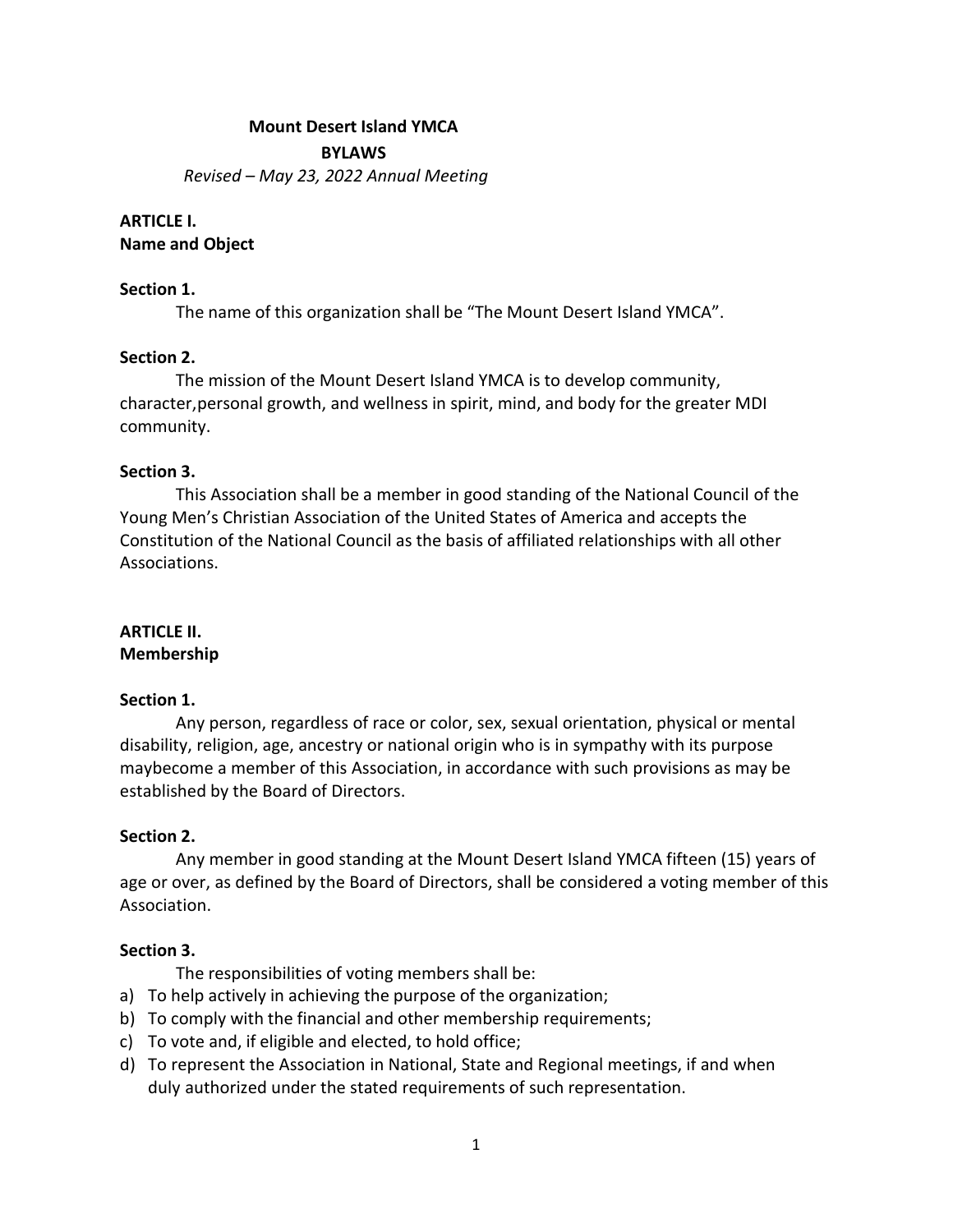# **ARTICLE III. Governance**

### **Section 1.**

The Governance of this Association other than as herein delegated to the Trustees shall be vested in a Board of Directors of not less than twelve (12) and not more than twenty- four (24) adults who are at least fifteen (15) years of age, and who are members in good standing of the Association.

The Board of Directors shall have and exercise all the powers necessary to control the work and policy of the Association in all its details, including the appointment of standing and special committees.

#### **Section 2.**

The annual election of Directors and Trustees shall be held at the annual meeting of the Association, at which time there shall be chosen sufficient Directors and Trustees to fill required vacancies, as required by the Bylaws, who possess the qualifications for voting membership. Directors shall hold office for three (3) years, or until their successors shall have been elected. The duties of office shall immediately follow the election. Vacancies in the board of Directors and Trustees may be filled by the majority vote of their respective Boards to fill the vacancy until the next annual meeting following the occurrence of a vacancy or vacancies

The officers of the Board of Directors shall be a President, Vice-President, Secretary and Treasurer, chosen from their own number, as provided for in the Bylaws, plus the Immediate Past-President. These shall also be the officers of the Association.

#### **Section 3.**

The Board of Trustees of not less than six (6) and not more than twelve (12) adults who possess the qualifications for voting membership shall hold title to the property of the Association, and shall have the custody of, and manage all the endowment and special permanent funds of the Association, and the securities and other properties in which they may be invested.

#### **Section 4.**

The officers of the Board of Trustees shall be President, Secretary and Treasurer chosen by themfrom their own number at the first meeting after the annual meeting. The Treasurer shall be bonded in an amount and form acceptable to the Board of Trustees.

#### **ARTICLE IV. Meetings**

### **Section 1.**

There shall be an annual meeting of the Association in the second calendar quarter of the year (April-June), at which time the Board of Directors shall report to the membership upon the status of the Association. The purpose of this meeting shall be to review the work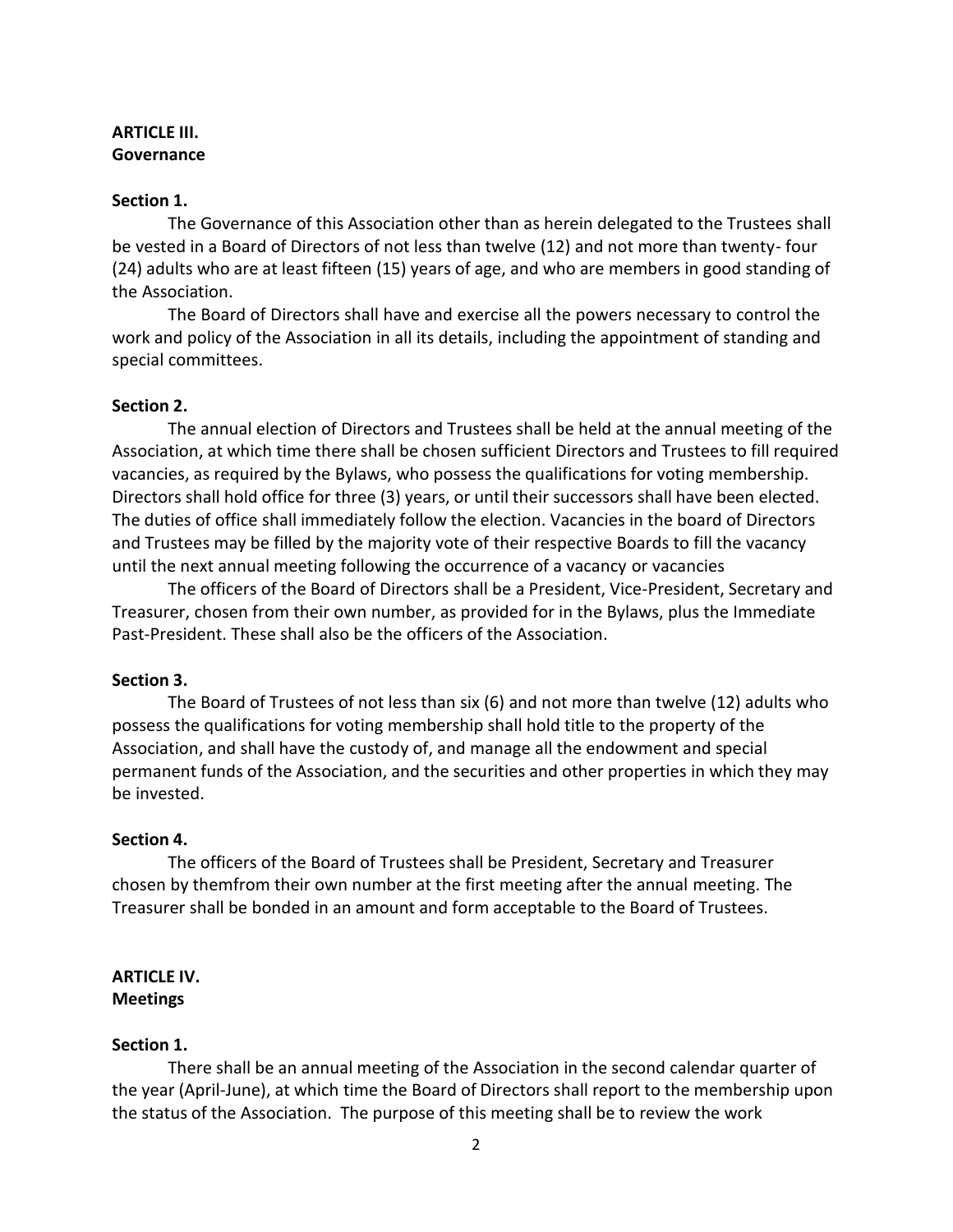of the Association, to develop fellowship among the members, to ascertain their viewpoints on matters of Association policy, and to develop their united action in planning and carrying forward the program of the Association. Notice of this meeting shall be given to all voting members in electronic format (i.e. website, email, etc.) and by posting conspicuously in the Association at least two (2) weeks in advance.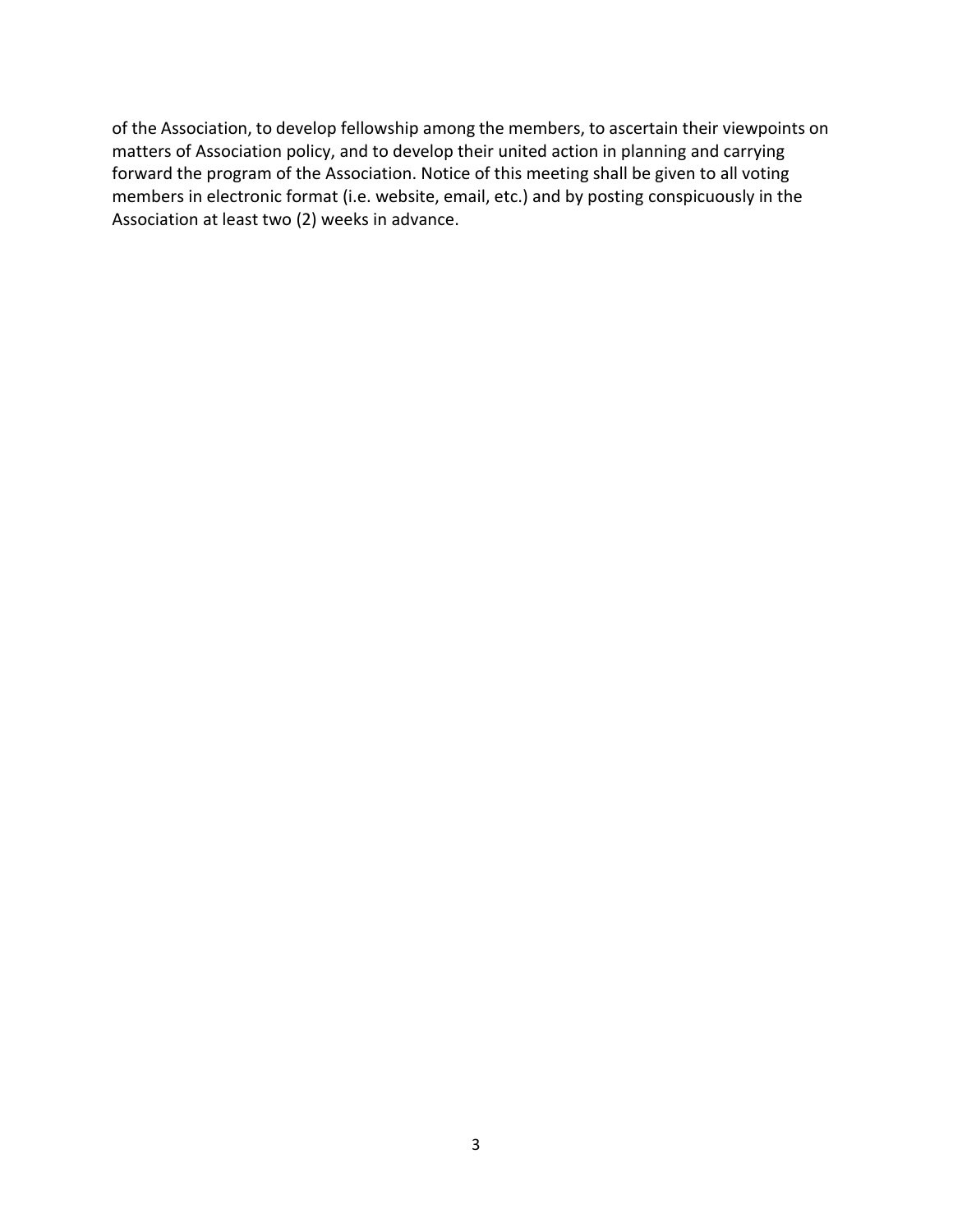#### **Section 2.**

Special meetings of the Association may be called by the President or by order of the Board of Directors. Or, upon the written request of four percent of the voting membership of the Association, the President or the Secretary shall call a meeting, specifying the object, which shall be incorporated in the notice, and which shall be posted conspicuously in the Association building for at least ten (10) days preceding the meeting. A notice of such meeting shall also be sent in electronic format (i.e. website, email, etc.). No business shall be transacted at such meeting except that for which the call is issued.

# **Section 3.**

Four percent of the voting members shall constitute a quorum at any meeting of the members of this Association.

### **ARTICLE V. Amendments**

# **Section 1.**

These Bylaws may be altered and amended by vote of two-thirds of the voting members present at any regular constituted meeting of the Association, provided such alteration or amendment shall have been approved by the Board of Directors and posted conspicuously in the Association for at least ten (10) days previous.

# **ARTICLE VI Board of Directors**

### **Section 1.**

The Board of Directors shall meet a minimum of six (6) times a year on such dates as determined by vote of the Board. Seven (7) members of the Board shall constitute a quorum for the transaction of business.

### **Section 2.**

Special meetings of the Directors may be called by the Secretary at the request of the President, or upon written request of three (3) Directors. The object of such meetings shall be stated in the call, and no other business shall be transacted.

### **Section 3.**

A written record of the attendance and business transacted at all regular and special meetings of the Board shall be maintained.

### **Section 4.**

The Board of Directors shall employ the executive director, who shall employ all other staff in accordance with the Association's personnel policies, as authorized by the Board.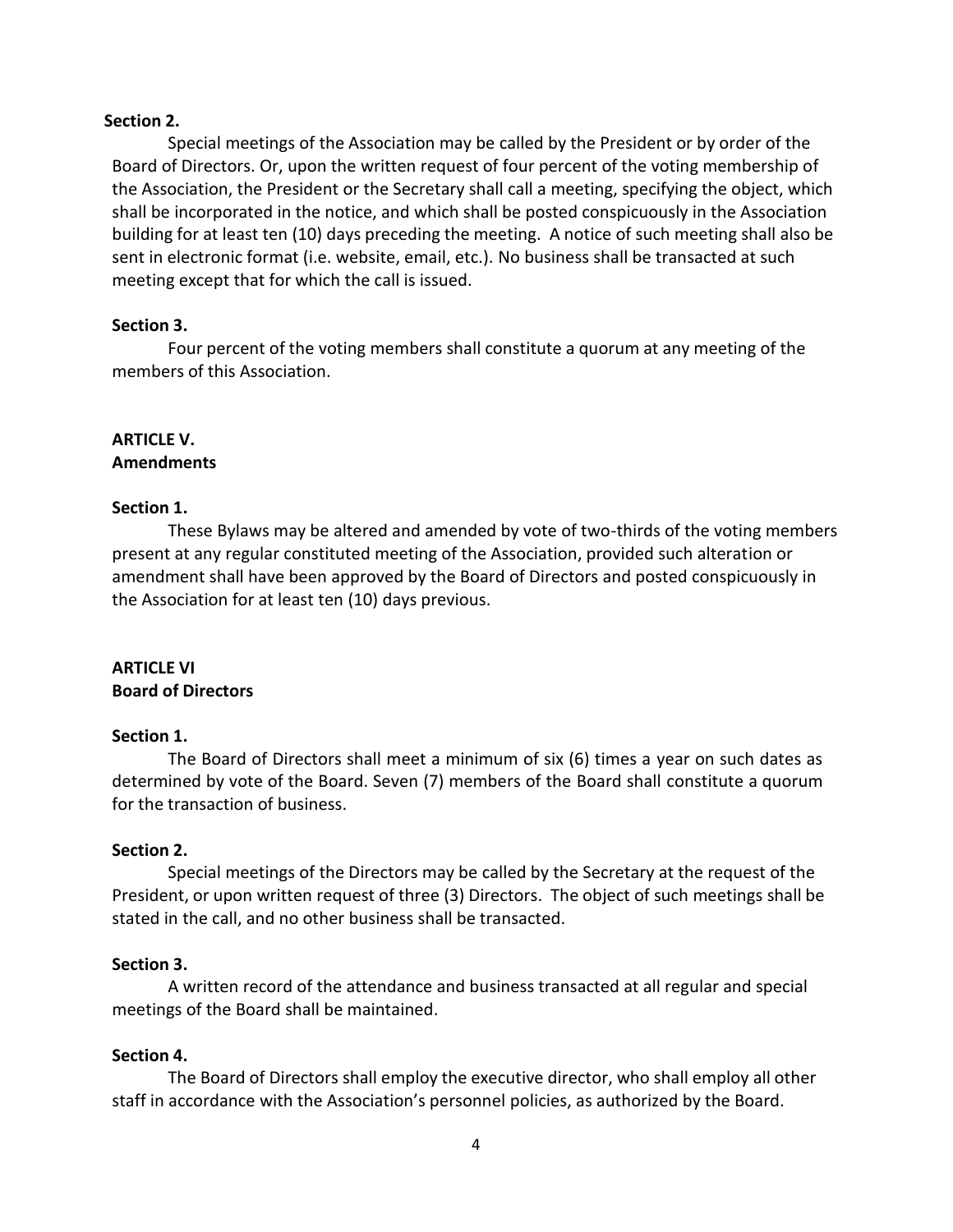# **Section 5.**

The Board of Directors shall have authority to deal with all cases of misconduct or violation of rules and regulations of the Association on the part of any member, employee, or other persons.

# **Section 6.**

The Board of Directors shall have authority to establish special membership.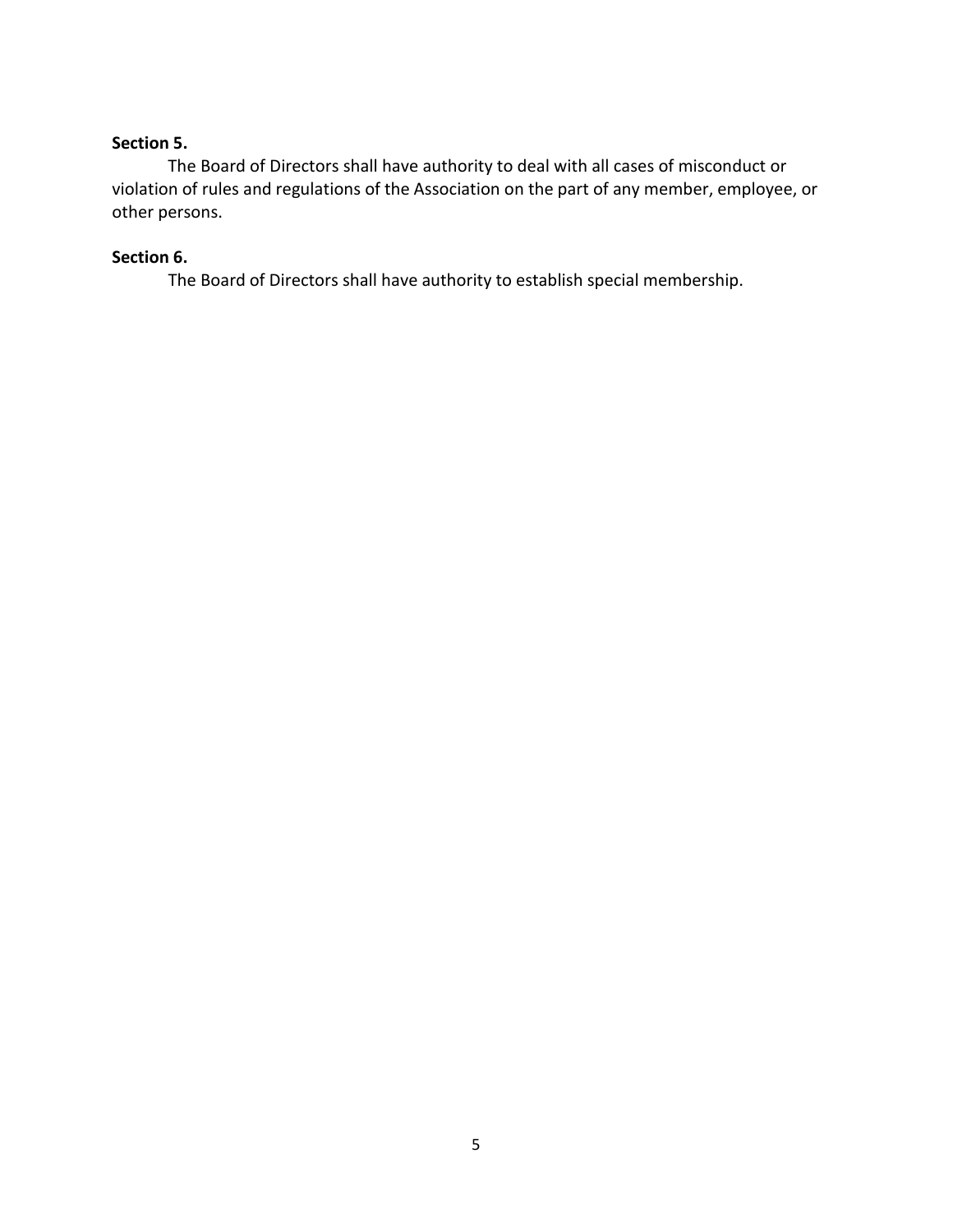#### **Section 7.**

The Board of Directors shall ensure that a Strategic Plan for the Association is developed at least every five years and reviewed annually.

#### **Section 8.**

.

The Board of Directors shall ensure that the Association protects the Directors, Trustees, and staff through appropriate insurance.

#### **Section 9.**

Each Director and Trustee will complete an annual Conflict of Interest Questionnaire.

#### **ARTICLE VII Board of Trustees**

### **Section 1.**

Meetings of the Board of Trustees shall be called by the President or the Secretary on reasonable notice. Five (5) members of the Board shall constitute a quorum. The Trustees shall meet at least quarterly throughout the year.

#### **Section 2.**

All real property of the Association shall be vested in the Trustees, who shall have full control and management of the same. All purchases, contracts, conveyances, mortgages, or leases relative to the same shall be authorized by two-thirds vote of the Trustees and executed by the President and the Treasurer of the Trustees.

#### **Section 3.**

All securities, trust, capital, and permanent funds of the Association from whatever source derived, whether by gift, devise, or bequest heretofore or hereafter made to the Association shall be vested in and managed by the Trustees who shall have full power to invest and reinvest said funds in accordance with the provisions of the instrument of gift, devise or bequest if therein to trust investments. All income from real property or trust funds not restricted by the instrument of trust or not designated for a specific purpose shall be used by said Trustees to maintain the real property including buildings thereon, in a reasonable state of repair and to pay taxes, insurance, and such other expenses and maintenance that they shall deem expedient. All income not so used shall be paid to the Treasurer of the Association in accordance with the vote of the Trustees.

**Section 4.** Working with the Executive Director, the Trustees shall have responsibility to increase the size of the endowment through planned gifts and other fundraising efforts.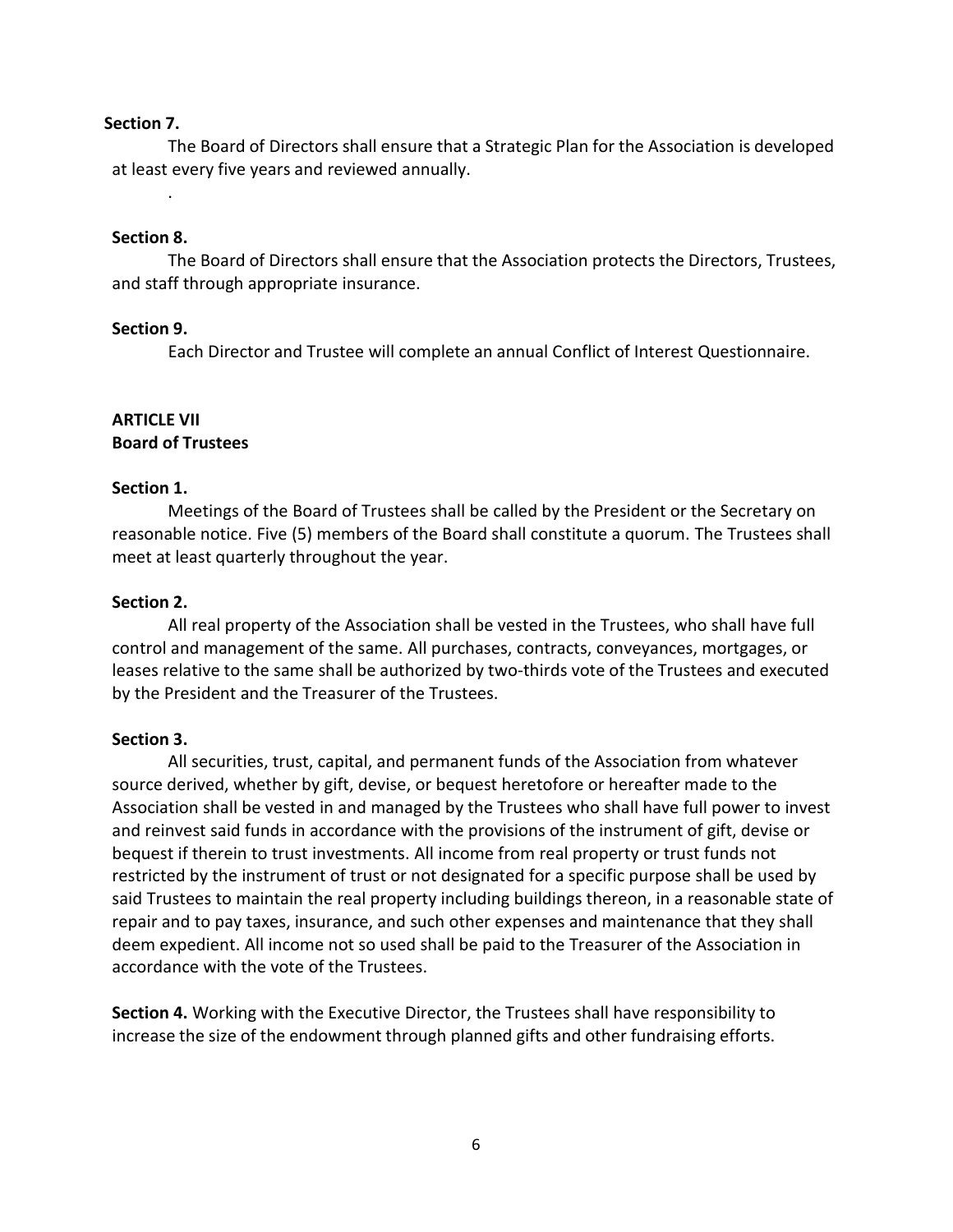#### **Section 5.**

The officers of the Trustees shall be President, Secretary and Treasurer chosen by them from their own number at the first meeting after the annual meeting. The Treasurer shall be bonded in an amount and form acceptable to the Board of Trustees.

#### **Section 6.**

The Trustees shall make an annual report of their activities at the annual meeting of the Association; such report shall include a financial statement and an inventory of real property, securities, trust, capital and permanent funds of the Association as held by them.

# **ARTICLE VIII. Duties of Elected Officers**

#### **Section 1.**

The President shall preside at all business meetings of the Association and of the Board of Directors; he/she shall make to the annual meeting of the Association a full report of the year's work; he/she shall appoint all standing committees of the Board and of the Association, and shall designate the chairman thereof, subject to the approval of the Board of Directors; he/she shall sign all legal papers of the Association authorized by the Board of Directors.

#### **Section 2.**

The Vice-President in the absence or disability of the President, have power and perform all the duties of the President.

### **Section 3.**

The Treasurer shall ensure that all financial transactions of the Association are carried out in accordance with generally accepted practices for non-profit corporations and that financial records are accurate and up to date. He/she shall ensure that an accurate and up to date report shall be reviewed at the monthly meetings of the Directors, Trustee meetings and the annual meeting of the Association. The Treasurer shall be bonded in an amount and form acceptable to the Board of Directors.

#### **Section 4**

The Secretary shall keep or cause to be kept the minutes of all Board of Directors, Executive Committee and Association meetings.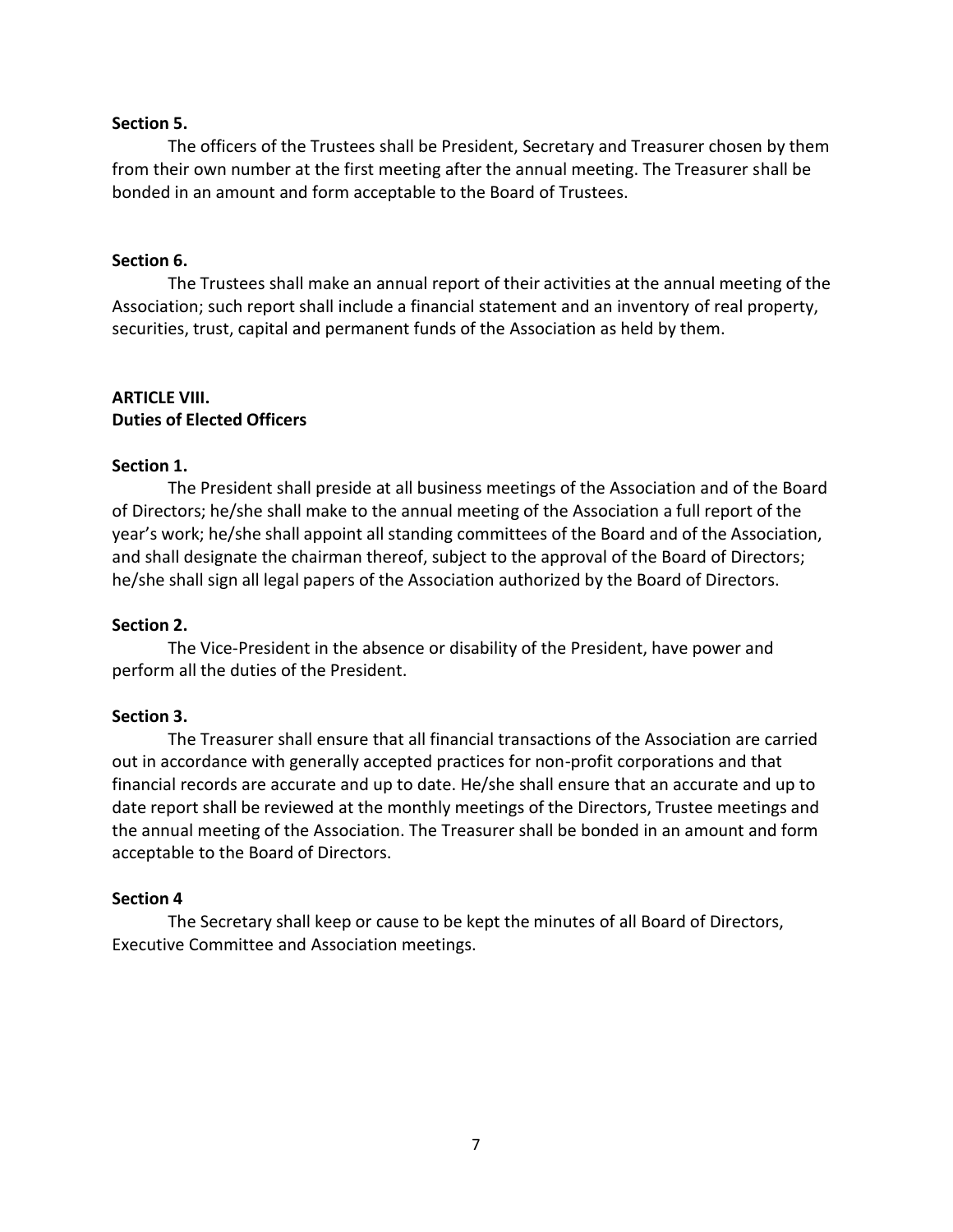### **ARTICLE IX. Employed Officials and Staff**

### **Section 1.**

The Board of Directors shall employ the Executive Director. (S)he shall be the Executive officer for the Board and for the Association; (s)he shall be an ex officio member of all committees of the Board, Trustees and of the Association; (s)he shall be responsible for the employment of all other members of the Association staff, in accordance with the policies of the Board of Directors and approved operating budget, and shall designate their duties and have general supervision of their work; and (s)he shall attend all meetings of the Board of Directors and shall make monthly reports to the Board of Directors. The Executive Director shall be bonded in an amount and form acceptable to the Board of Directors.

#### **Section 2.**

Employees shall be classified in accordance with the official Classification Plan of the National Council. Professional workers shall be required to meet the qualifications for listing on the Official Roster of Employed Officers published by the National Council. All employment shall meet with the requirements set forth in the Association's personnel manual, by the state and the federal government.

# **ARTICLE X. Committee Organization**

#### **Section 1.**

There shall three (3) standing committees, and any other committees of such number, as the Board of Directorsmay determine. They shall be appointed by the President and approved by the Board of Directors. These committees may include voting members of the Association, community members, except as the Bylaws specifically indicate otherwise, and must include at least one Board member that shall be the Committee Chair. The President and Executive Director shall be members ex officio of all committees. A written statement of the responsibilities of each committee shall be prepared, approved by the Board of Directors, and filed with the minutes of the Board.

The officers of the Board of Directors shall constitute an Executive Committee. The Executive Committee shall be responsible to perform an annual performance and compensation review of the Executive Director provide oversight of conflict of interest policies and processes, and any other duties as delegated by the Board of Directors. If a quorum of at least three (3) members are present, the Executive Committee may assume the full power of the Board of Directors on issues specifically charged by the Board of Trustees and on other issues where the Executive Committee and the Executive Director find an extraordinary need for time-sensitive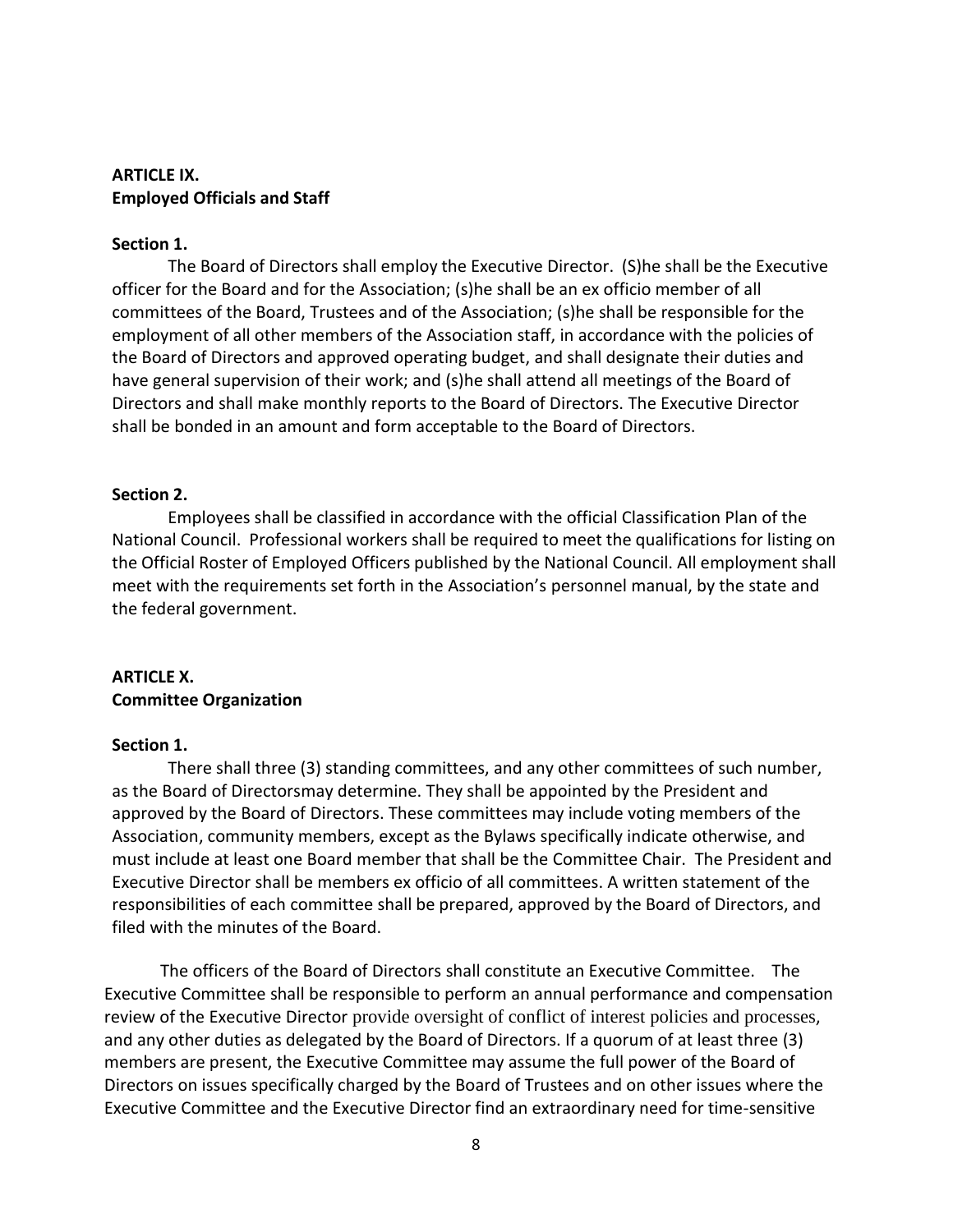decision-making and a meeting of the Board of Directors is not practical. All such decisions shall be reported to the Board at their next meeting.

A Governance Committee shall be appointed whose duties shall be to present nominations for membership of the Board of Directors and Board of Trustees, at the Annual Membership meeting of the Association, review the Bylaws of the Association periodically, and recommend revisions as needed. The Committee shall also have oversight for evaluating Board performance, conducting periodic assessment of Board member effectiveness, preparing and revising Board job descriptions, evaluating and making recommendations for adjustments to the Association's governance structure (Boards and committees) to assure excellence in "system" governance.

A Finance Committee shall be appointed whose duties shall be to recommend to the full Board of Directors short-term and long-term financial plans and policies (including budgets) that support the Corporation's mission and values as well as its strategic and operational objectives, regularly review financial performance against established targets and submit to the Board of Directors financial reports and any associated recommendations. The Committee shall also make recommendations to the Board on the financial aspects of major transactions and proposed programs and managing and investing the operating funds of the Association. The Committee shall also function as the Audit Committee, securing and overseeing any necessary financial audits (including the appointment, compensation, retention, oversight, and partner rotation of any financial auditors), and assisting the Board with its review of annual audits

# **Section 2.**

Each standing committee shall provide a report to the Board of Directors at its regular meetings. Subject to the approval of the Board of Directors, each committee shall have power to adopt such rules as may be necessary for the conduct of the work entrusted to it.

# **ARTICLE XII. Conflict of Interest**

# Section 1.

**PURPOSE OF THE CONFLICT OF INTEREST POLICY -** The purpose of this conflict of interest policy of MDI YMCA, hereinafter referred to as the YMCA, is to protect the YMCA when it is contemplating entering into a contract, transaction or arrangement that has the potential for benefiting the private interest of a "Significant Person" as defined below. This Policy is intended to supplement, but not replace, any applicable state and federal laws governing conflict of interest applicable to nonprofit and charitable organizations.

# **Section 2.**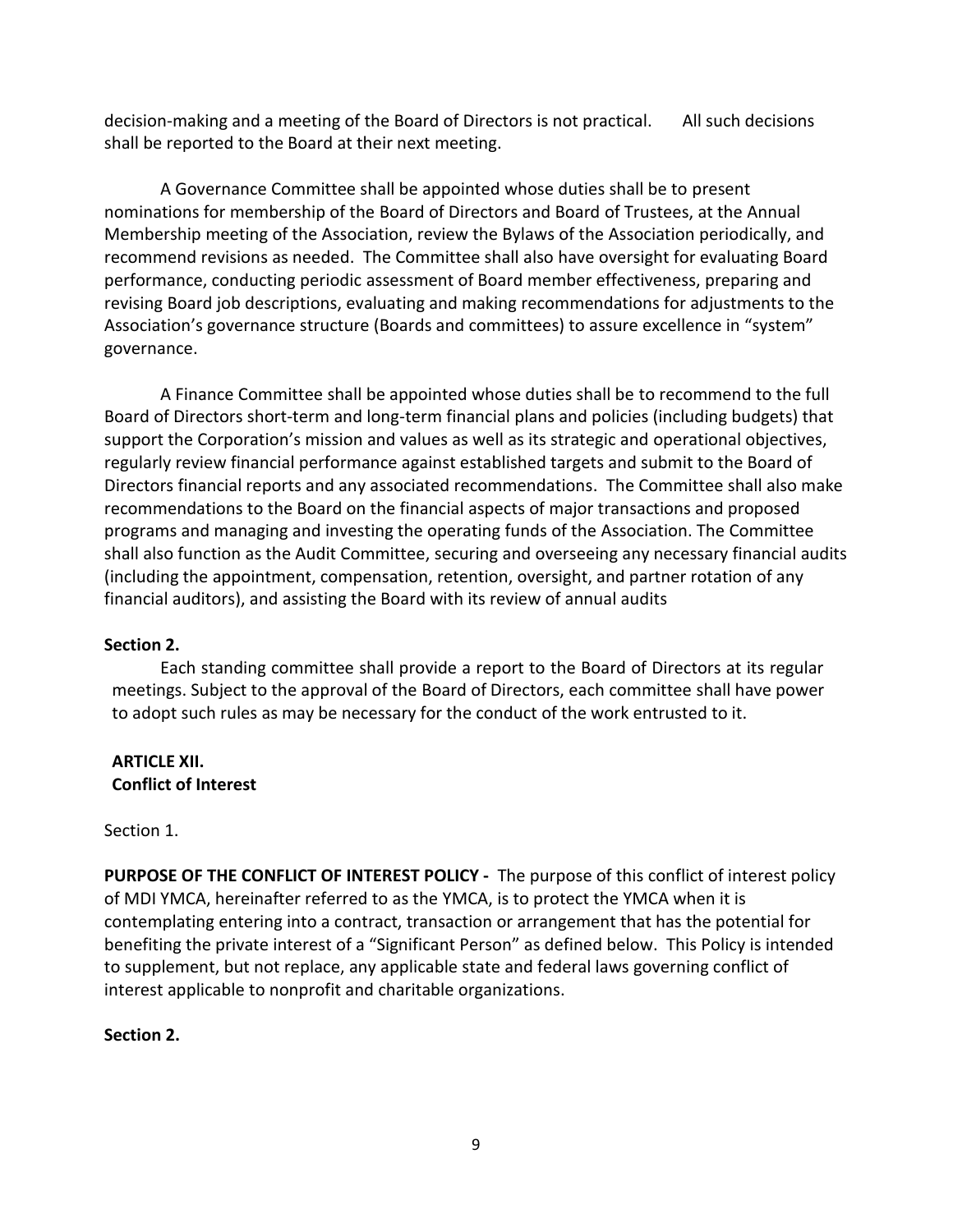**STATEMENT OF POLICY** - The YMCA will not engage in any contract, transaction or arrangement involving a Conflict of Interest without establishing appropriate safeguards to protect the interests of the YMCA. To that end:

- a. Each Significant Person must promptly, fully and timely comply with the disclosure requirements set forth in this policy, or as otherwise adopted by the Board in accordance with this policy.
- b. All transactions, contracts or arrangements involving a conflict of interest must be reviewed by the board or by a designated body of disinterested persons.
- c. The Board, or designated body, must determine by a majority vote of disinterested persons that appropriate safeguards are in place to protect the interests of the YMCA and are consistent with the purposes of this Policy.
- d. Where appropriate, the Board or designated body shall seek advice of legal counsel.

This Policy applies to (a) Significant Persons, and (b) any contract, transaction or arrangement involving the YMCA.

# **Section 3.**

# **DEFINITIONS APPLICABLE TO THE POLICY**

**Significant Person**. Any director, officer, key employee or committee member with board delegated powers is a Significant Person.

**Conflict of Interest.** A "Conflict of Interest" exists whenever a Significant Person has a significant personal interest in a proposed contract, transaction or arrangement to which the YMCA may be a party.

*Note: Attention should also be placed on the organizational costs associated with the "appearance" of impropriety created by a personal interest even if it does not constitute an actual conflict of interest.*

**Significant Personal Interest.** A Significant Personal Interest exists if the Significant Person, directly or indirectly, through business, investment, or family member, has a(n):

- a. ownership or investment interest in any entity with which the YMCA has a contract, transaction or arrangement;
- b. compensation arrangement with the Y;
- c. compensation arrangement with any entity or individual with which the YMCA has a contract, a transaction or arrangement;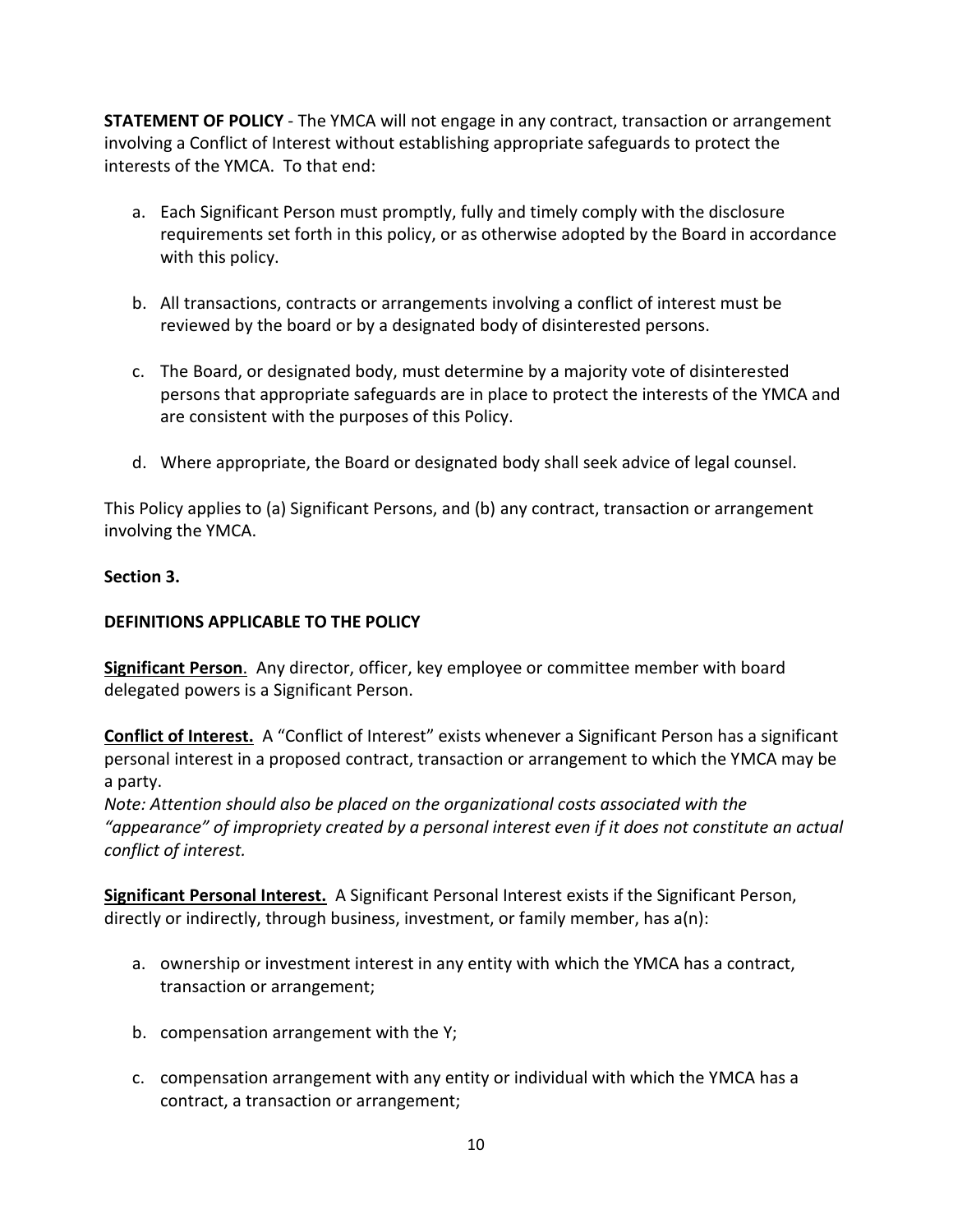- d. potential ownership or investment interest in, or compensation arrangement with, any entity or individual with which the YMCA is negotiating (or is proposing to negotiate) a contract, a transaction or arrangement; or
- e. fiduciary position (*e.g.,* member, officer, director, committee member), whether compensated or uncompensated, with another, unaffiliated organization (i) which directly competes with the YMCA in terms of services or for charitable contributions; or (ii) with which the YMCA has (or is proposing to enter into) a contract, transaction or arrangement.

Compensation includes direct and indirect remuneration, consulting fees, board or advisory committee fees, honoraria, as well as gifts or favors that are not insubstantial.

*A Significant Interest is not necessarily a conflict of interest.* Article IV, Section 4 describes the procedure that will be used to decide whether or not a conflict of interest exists.

**Family Member.** With respect to a Significant Person, a "Family Member" means:

a. the Person's spouse;

b. a brother, sister, parent, grandparent, child, grandchild, great grandchild (by whole or half-blood) of the Person or the Person's spouse, or

c. the spouse of an individual listed in paragraph (b),

However, a Family Member includes individuals listed in paragraphs (a) and (b) (other than a child) *only* if the individual lives in the Person's household, the Person manages the individual's financial affairs, or the Person is aware without special inquiry that the Family Member holds a particular Interest.

# **Section 4.**

# **PROCEDURES FOR IDENTIFICATION OF POTENTIAL CONFLICTS OF INTEREST**

**Duty to Disclose.** A Significant Person must disclose the existence of any Interest and be given the opportunity to disclose all material facts to the persons the board has designated to consider the proposed contract, transaction or arrangement. Such information must be provided so that decisions are made with full knowledge and understanding of the Significant Person's interest.

**Continuing Disclosures.** If any Significant Person becomes aware of anything that could give rise to a potential Conflict of Interest with respect to a proposed contract, transaction or arrangement involving the YMCA, the Significant Person shall promptly disclose that Interest to the Board or Executive Committee.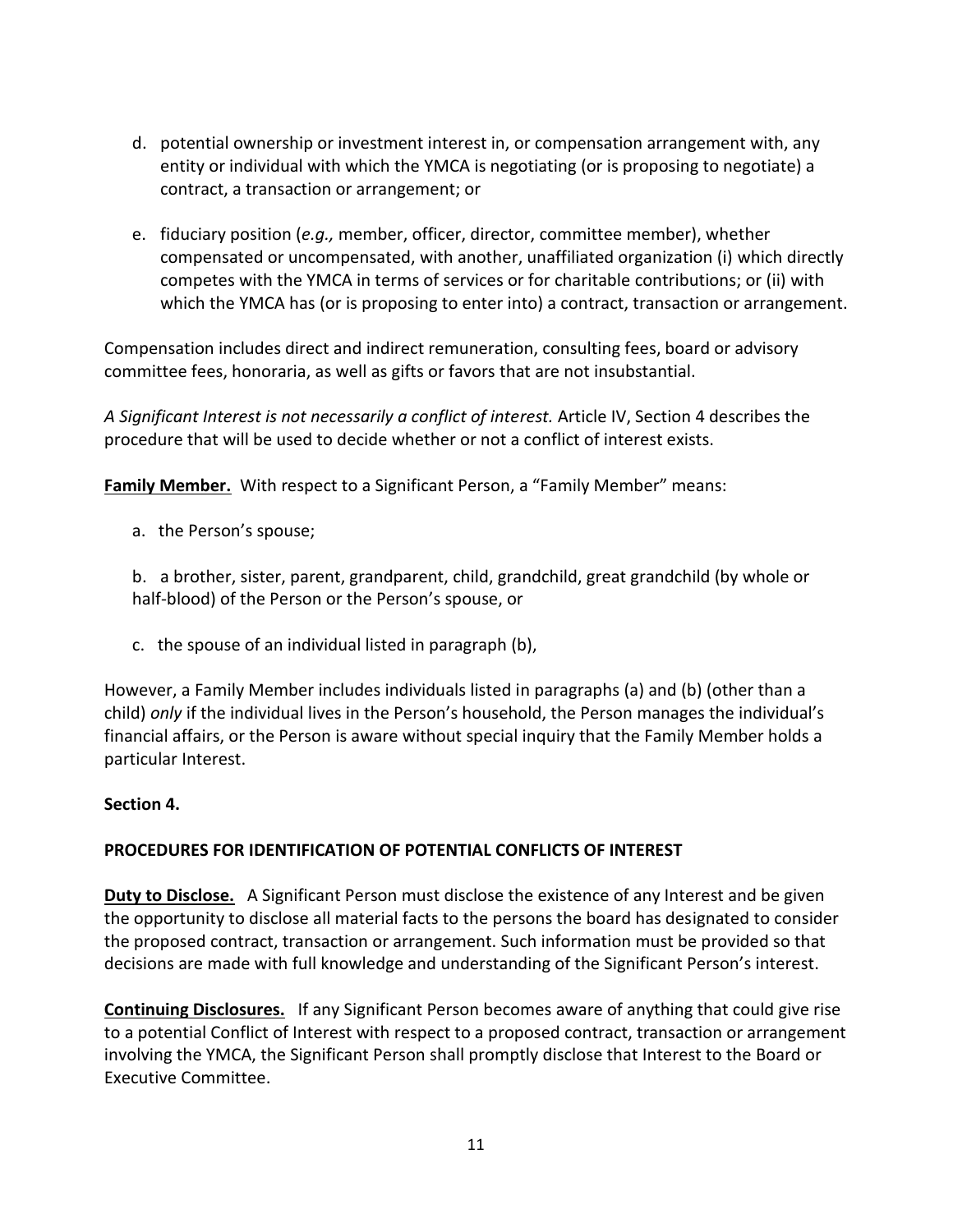# **Section 5.**

**PROCEDURE FOR DETERMINING WHETHER A CONFLICT OF INTEREST EXISTS** - The Executive Committee shall determine by a majority vote of disinterested directors whether the disclosed Interest may result in a conflict of interest after meeting, discussing and voting on the matter. The Executive Committee shall:

- a. review disclosures that are made during the year;
- b. take such steps as are necessary to identify Interests and review any so identified;
- c. make such further investigation as it deems appropriate with regard to Interests disclosed or identified; and
- d. determine whether any such Interest gives rise to a Conflict of Interest.

The Executive Committee may request additional information concerning the relevant Interest from all reasonable sources before reaching a determination. A Significant Person may make a presentation at the Executive Committee meeting, but after the presentation, he/she shall leave the meeting during the discussion of, and the vote on, the transaction or arrangement involving the possible conflict of interest.

### **Section 6.**

**PROCEDURE WHEN A CONFLICT OF INTEREST EXISTS -** Where a conflict of interest is determined to exist, the YMCA shall not enter into the proposed contract, transaction or arrangement *unless* the Executive Committee has complied with the following:

- a. The chairperson of the Executive Committee shall, if appropriate, appoint a disinterested person or committee to investigate alternatives to the proposed contract, transaction or arrangement.
- b. After exercising due diligence, the Executive Committee shall determine whether the YMCA can, with reasonable efforts, get a more advantageous contract, transaction or arrangement from a person or entity without a conflict of interest.
- c. If a more advantageous transaction or arrangement is not reasonably possible, the Executive Committee shall determine by a majority vote of the disinterested directors whether the transaction or arrangement is in the YMCA's "best interest", for its own benefit, and whether it is fair and reasonable. In conformity with the above determination, the Board shall make its decision as to whether to enter into the contract, transaction or arrangement.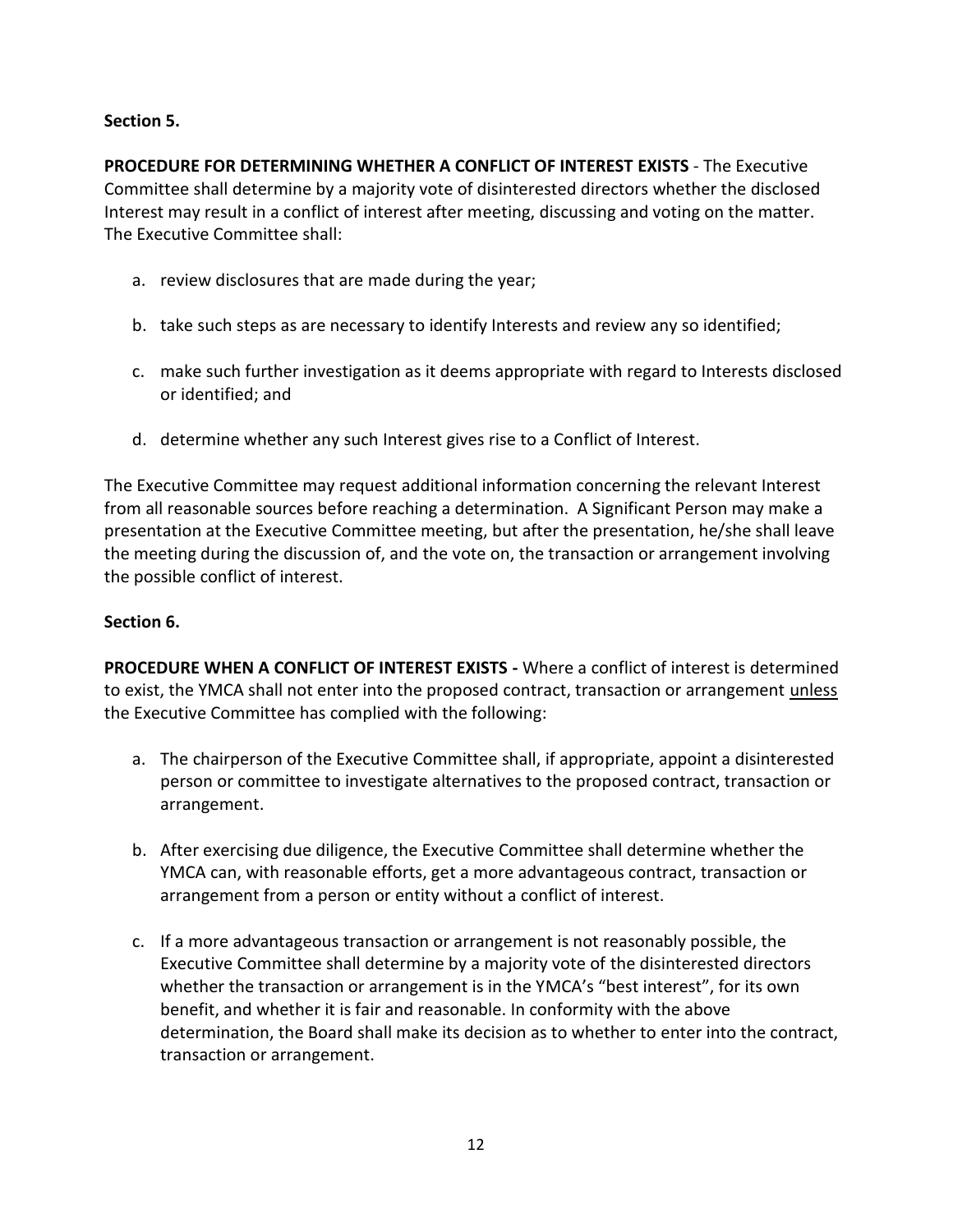# **Section 7.**

# **PROCEDURE FOR VIOLATIONS OF THE POLICY**

- a. If the Executive Committee has reasonable cause to believe a Significant Person has failed to comply with the disclosure requirements in this Policy, it shall inform the Person of the basis for such belief and afford the Person an opportunity to explain the alleged failure to disclose.
- b. If, after hearing the Significant Person's response and after making further investigation as warranted by the circumstances, the Board or committee determines the Significant Person has failed to disclose an actual or possible conflict of interest, it shall take appropriate disciplinary and corrective action.

### **Section 6.**

**DOCUMENTATION OF PROCESS -** The minutes of the Board (and all committees with board delegated powers) shall contain:

- a. The names of the Significant Persons who disclosed or otherwise were found to have an Interest being considered at such meeting by the Executive Committee, the nature of the Interest, any action taken to determine whether a Conflict of Interest was present, and the Executive Committee's decision as to whether a conflict of interest in fact existed.
- b. The names of the persons who were present for discussions relating to the contract, transaction or arrangement, the content of the discussion, including any alternatives to the proposed transaction or arrangement, and a record of any votes taken in connection with the proceedings.
- c. If appraisals (for tangible property) or third party comparable data (for compensation) were considered by the Executive Committee, the nature and source of the data.

### **Section 9.**

**ANNUAL AFFIRMATION STATEMENT -** Each Significant Person shall annually sign this statement and affirm:

The person has received a copy of this Conflict of Interest Policy,

The person has read and understands the Policy,

The person agrees to comply with the Policy, and